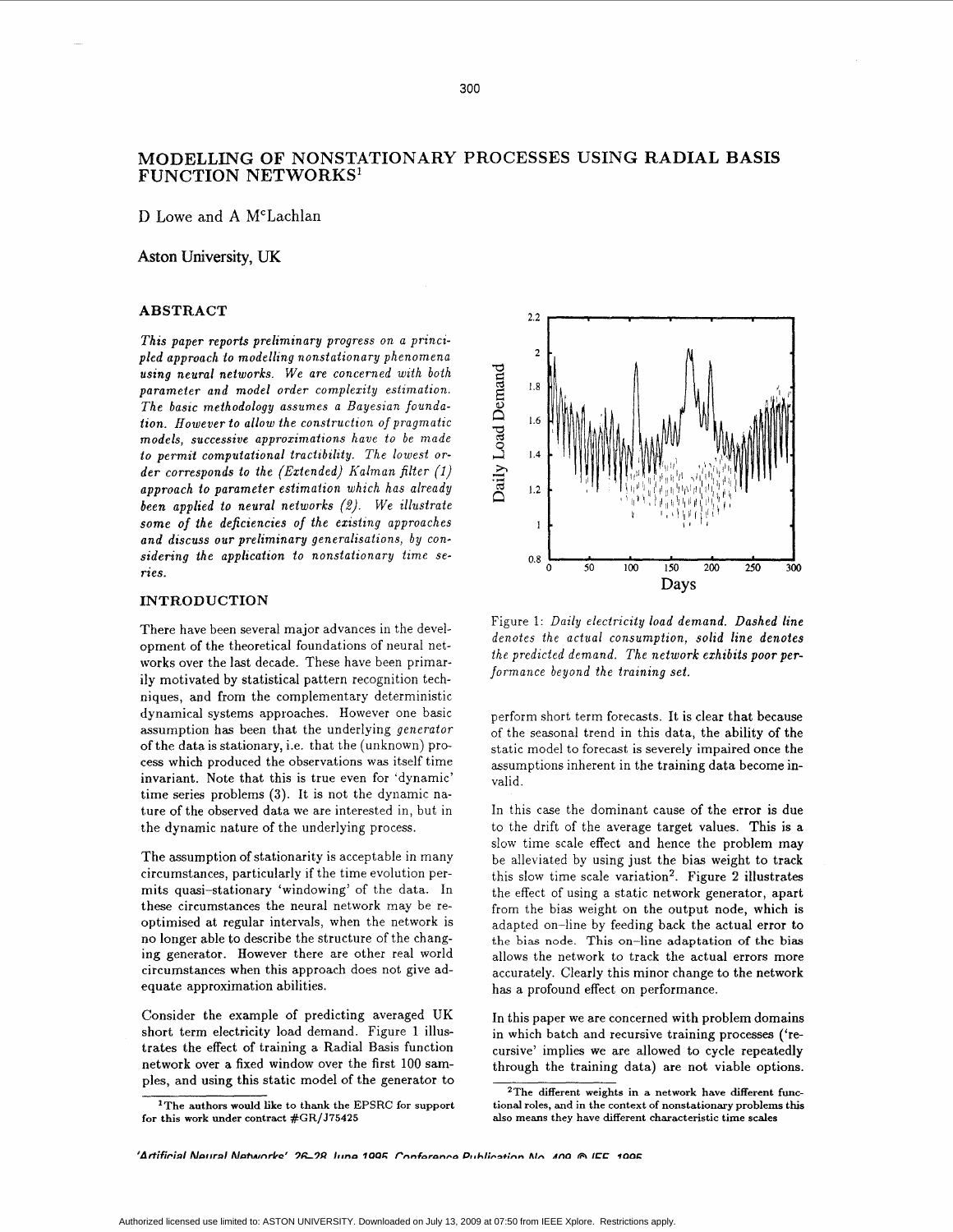

Figure **2:** Daily electricity load demand. Solid line denotes the actual consumption, dashed line denotes the new, predicted demand by on-line updating the bias vector.

One reason is due to potentially very large data sets, *but* the main reason is because the assumptions governing different portions of data evolve in time (such **as** periodicity, seasonality or multiple trending behaviours on different time scales).

## **RELATED WORK**

Despite the obvious importance of designing principled approaches to sequential nonlinear models for nonstationary environments, there has been surprisingly little activity in the neural network domain. However two notable exceptions are due to Platt **(4),** and Kadirkamanathan and Niranjan **(2).** (There have been other network schemes, for example the Adaptively Trained Neural Network of Park et a1 (5), which trains sequentially by linearising the error function. However the developments of Platt and Kadirkamanathan are closer to the Bayesian extensions we consider.) Platt has previously developed the Resource Allocating Network which is intended to dynamically increase the number of (Gaussian) basis functions in a Radial Basis Function network by processing information sequentially. An improvement over the RAN network, the EKF-RAN network was developed by Kadirkamanathan and Niranjan. This involved replacing the LMS update algorithm with the extended Kalman filter **(1, 6) as**  well **as** providing a geometric description of the increasing model complexity criterion. The approach adopted in this paper is **a** natural extension of this work, based on a Bayesian philosophy.

#### **METHODOLOGY**

We are interested in the sequential estimation of non-

linear stochastic systems, primarily by a probabilistic description. For example, the class of stochastic approximation methods would be appropriate. One of us (7) has previously considered a stochastic approximation method for the unsupervised updating of the positions and smoothing factors of the first layer of an RBF using ef'ectively a sequential EM algorithm. However for nonstationary problems we have to be prepared to trade off 'plasticity' for 'convergence'. This is because one criterion for the stochastic approximation methods to converge asymptotically **is**  that the effective 'learning rate' should decrease to zero. However this is in conflict with the requirement of tracking amd adapting to novel data. **We** cannot have both asymptotic consistency and adaptability.

For this paper the general approach we wish to follow is through the exploition of Bayes theorem. Our problem may be expressed **as** follows: Given an estimate of the network parameters  $\hat{\boldsymbol{w}}_{t-1}$  at instant  $t-1$ , which was based on all the information  $Y_{t-1}$  up to this instant, we wish to obtain a new estimate  $\hat{w}_t$ based on the previous estimate and the new received information  $y_t$ . In the general case we are concerned with the *distribution* of possible weight values, i.e. the posterior

Í

$$
p(\mathbf{w}_t|Y_t) = \frac{p(\mathbf{y}_t|\mathbf{w}_t)p(\mathbf{w}_t|Y_{t-1})}{p(\mathbf{y}_t|Y_{t-1})}
$$
(1)

where  $p(w_t|Y_{t-1})$  represents the prior over the parameters given the measurements  $Y_{t-1}$  and the likelihood  $p(y_t|w_t)$  is determined from the noise density. Once we have calculated this conditional density, any estimate of the parameter vector may be obtained, at least in principle. For example the conditional mean or the maximum a posteriori estimate,  $\hat{w}_t$ , of the weights may be calculated from  $p(\boldsymbol{w}_t|Y_t)$ . It is not generally possible to obtain analytic solutions for the Bayesian recursive relations, or even extract computationally tractable algorithms except in special circumstances. For instance, under assumptions of Gaussian processes and linear systems

$$
p(\mathbf{y}_t|\mathbf{w}_t) = e^{-\frac{1}{2}(\mathbf{y}_t - \mathbf{f}_t(\mathbf{w}_t))^T R_t^{-1}(\mathbf{y}_t - \mathbf{f}_t(\mathbf{w}_t))}
$$
  
\n
$$
p(\mathbf{w}_t|Y_{t-1}) = e^{-\frac{1}{2}(\mathbf{w}_t - \mathbf{w}_{t-1})^T P_{t-1}^{-1}(\mathbf{w}_t - \mathbf{w}_{t-1})}
$$
  
\n
$$
\mathbf{f}_t(\mathbf{w}_t) = C_t \mathbf{w}_t
$$
\n(2)

the Kalman filter is obtained **as** a point estimate of the distribution in equation **1,** i.e.

$$
K_t = P_{t-1}C_t^T (R_t + C_t P_{t-1} C_t^T)^{-1}
$$
  
\n
$$
\hat{w}_t = \hat{w}_{t-1} + K_t (y_t - f_t(\hat{w}_{t-1}))
$$
  
\n
$$
P_t = (I - K_t C_t) P_{t-1}
$$
\n(3)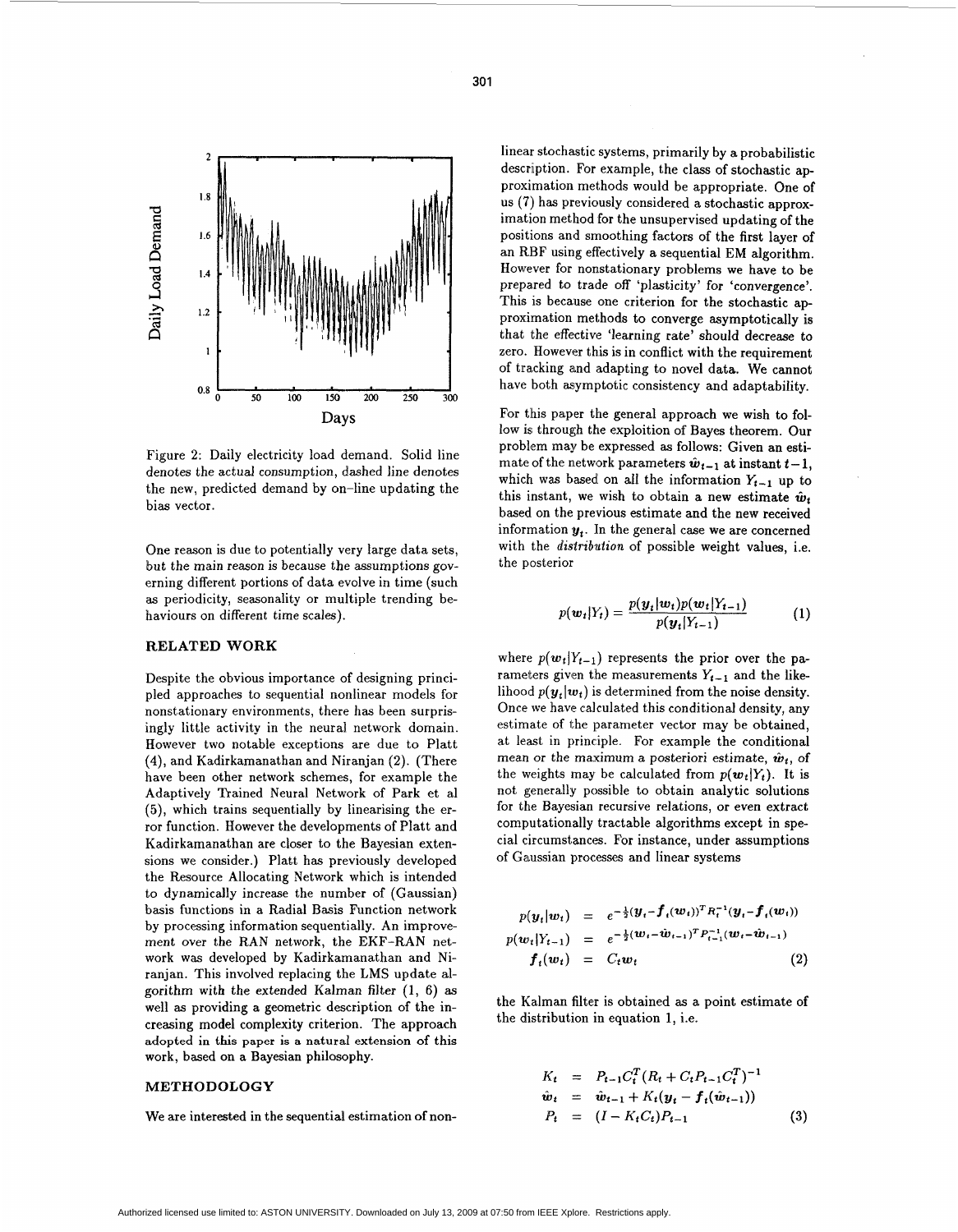For nonlinear systems (such as neural networks), the likelihood function is no longer a Gaussian in the weights, *so* we cannot perform the analysis and therefore have to make approximations. The extended Kalman filter is an estimate of the parameter vector based upon a linearisation of the model around the current state estimate

$$
\boldsymbol{f}_{t}(\boldsymbol{w}_{t}) = \boldsymbol{f}_{t}(\hat{\boldsymbol{w}}_{t-1}) + \nabla_{\boldsymbol{w}} \boldsymbol{f}_{t}(\hat{\boldsymbol{w}}_{t-1}) (\boldsymbol{w}_{t} - \hat{\boldsymbol{w}}_{t-1})
$$
(4)

and this basically represents the state of the art in sequential nonlinear modelling.

Although the extended Kalman filter can be used in slowly varying nonstationary environments (though there is no guarantee of convergence), there are several deficiencies with the EKF-RAN approach:-

- **e** Model order adaptation relies upon user supplied threshholds with no a priori indication of suitable values,
- there is no mechanism for reducing model order even though excessive model order can have a detrimental effect on filter performance,
- *0* the linearised approximation in the extended Kalman filter used in the calculation of the filter gain may not be appropriate for the high degrees of nonlinearity in neural networks,
- the filter relies upon an initial estimate of the covariance which, even if valid initially, may become inaccurate in nonstationary environments,
- **e** there is no principled way to initialise the new covariance matrix entries when the model order is increased in a neural network,
- the weight initialisation presription is designed to work with Gaussian basis functions and, as it fits noise in the data, is not robust against outliers.

# ITERATED EKF, HIGHER ORDER FIL-TERS AND QUASI-NEWTON OPTIMISA-**TIQN**

The calculation of the gain in the extended Kalman filter relies on a linearisation of the network function. While this ensures that the likelihood is Gaussian in the network weights, it is a poor approximation given that some quadratic terms in the log likelihood are being discarded, along with higher order terms.

However we can obtain a better approximation to the nonlinearity in several ways. By using the Hessian of the network, we can expand the network output (as a function of the weights) to second order about

the current value, thus giving the *second order extended halman filter (6).* Alternatively, we can still linearise the model, but make use of the *iterated EKF* (sometimes known as the recursively iterated EKF to distinguish it from a simplified version (6)). The iterated EKF re-linearises the model about each new weight vector prediction *using the same data point* and the same prior, iterating until convergence is achieved, i.e.

$$
K_t^i = P_{t-1}(C_t^i)^T (R_t + C_t^i P_{t-1}(C_t^i)^T)^{-1}
$$
  
\n
$$
\hat{w}_t^i = \hat{w}_{t-1} + K_t^i (\mathbf{y}_t - \mathbf{f}_t(\hat{w}_t^i))
$$
  
\n
$$
- K_t^i C_t^i (\hat{w}_{t-1} - \hat{w}_t^i)
$$
\n(5)

where  $C_t^i = \nabla_w \boldsymbol{f}_t(\hat{\boldsymbol{w}}_t^i)$  and  $\hat{\boldsymbol{w}}_t^0 = \hat{\boldsymbol{w}}_{t-1}$ . Only then is the covariance updated as in equation 3 and the next data point analysed. $3$ 

If the iteration converges, then this will give a more accurate approximation to the maximum of the posterior than the EKF, but it cannot circumvent the limitations in performance due to its failure to capture significant nonlinear effects.

Ideally, the posterior should be maximised directly using some conventional optimisation scheme. Once an optimum has been found, the (Gaussian) prior for the next datum can be constructed by calculating the Hessian of the log posterior  $(8)$ . This is generally far more computationally expensive, but this should not be a problem unless the data are arriving at too high a frequency.

Irrespective of whether the prior at each timestep is estimated via the network Hessians or some filter evolution equation, the fact that the entire data history is contributing can inhibit the network from responding to evolution of the data generator. One simple method of alleviating this problem involves adding a small multiple of the identity to the prior covariance matrix at each stage - this has the effect of widening the Gaussian centred on the old weights, and hence allows the likelihood a greater influence. It should be noted that this is a bit of an ad hoc fix. and that a more principled mechanism should be found for dynamically adjusting the contribution of the prior.

#### **The Quadratic Map**

In order to examine the relative merits of these optimisation schemes, a simple non-stationary problem was examined. The quadratic map is generated by the following simple iterative equation

 $3$ An alternative formulation updates the covariance  $P$  on each iteration and uses **a** slightly different weight iteration procedure. This can be **shown** to be entirely equivalent **to**  equation **5,** but **is** more computationally expensive.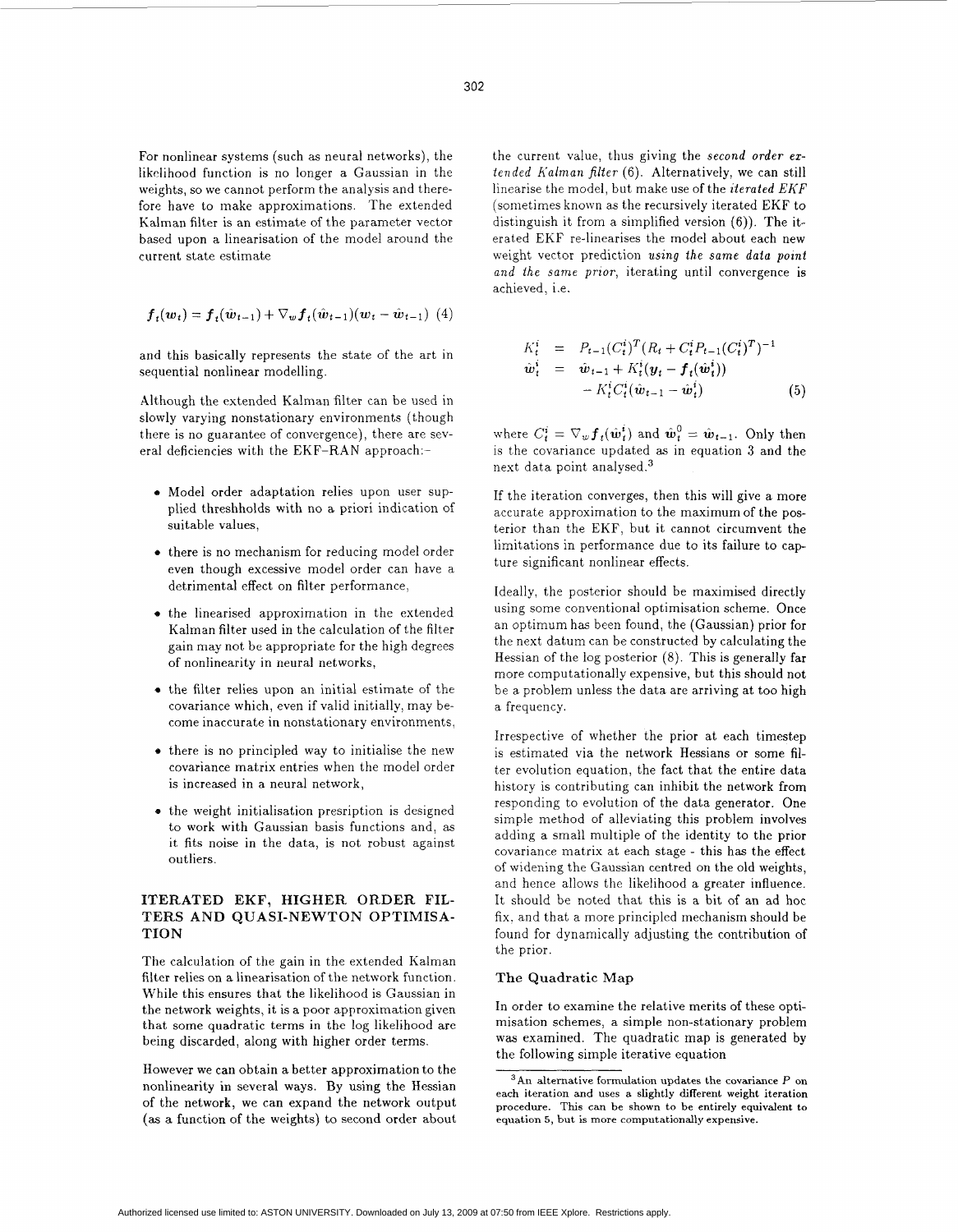

Figure **3:** *Quadratic map waveform with uniformly increasing coefficient.* 

$$
x_{t+1} = \alpha x_t (1 - x_t) \tag{6}
$$

The nature of the series generated by equation 6 depends on the value of the parameter  $\alpha$ . For  $\alpha \in [0, 1]$ there is a single fixed point at the origin, and the series quickly collapses to zero. For  $\alpha \in (1,3)$ , there will be a fixed point at some non-zero value to which the series would converge. When  $\alpha > 3$ , the series generates attractors of period  $2^r$ ,  $r \rightarrow \infty$  as  $\alpha \rightarrow 3.5699...$ , beyond which the series is chaotic.

For fixed alpha, all of the above are stationary series, but by letting  $\alpha$  vary with time, we can generate a simple non-stationary series. The series used here consisted of 500 points initialised with a random  $x_0 \in (0,1)$ . The initial value of  $\alpha$  was 2.95, and was incremented in uniform steps to a final value of **3.25.**  The waveform thus generated is shown in Figure **3.**  For  $\alpha$  < 3 the waveform is trying to converge to a. slowly growing fixed point, whereas there is a new attractor of period 2 beyond the critical value  $\alpha = 3$ .



Figure **4:** *Innovations sequence for a 4 unit network using EKF.* 

### **Fixed size networks**

Before investigating RAN networks, we shall illustrate typical performances of the various algorithms when used to train a fixed size network. The network used in the following example consists of **4** Gaussian basis functions with fixed widths. The weights are initialised using the RAN procedure, whereby the units are added one at a time, each new unit being centred on the corresponding data point, with the second layer weights being adjusted to fit the signal exactly. While this is not optimal **(as** mentioned earlier) it is likely to lead to quicker convergence than a random initialisation.

Several initialisations for the respective covariance matrices in the likelihood and prior in equation **2**  were tried - while the exact form of the innovations sequence varied with the initialisation **as** expected, the comparative performances of the different algorithms were not affected significantly.

Figures **4** and 5 show example innovations sequences for the networks with **4** basis functions. Unlike the stationary case, neither algorithm consistently outperforms the other. BFGS tended to outperform EKF in regions where the waveform is changing slowly, whereas EKF generally gave the better performance when the waveform was undergoing its most significant changes.4

#### **RAN networks**

The RAN procedure has been claimed to yield networks of optimal size **(4,** 2) for a given problem. The reality is that the model order increment procedure is highly dependent on user supplied parameters. Figures 6 (EKF) and 7 (BFGS) show the innovations sequence obtained from RAN networks starting

<sup>4</sup>Even though the coefficient in equation 6 is changing at a constant rate, the effects on the waveform can be more dramatic at some timesteps than at others - see Figure 3.



Figure 5: *Innovations sequence for a 4 unit network using BFGS.*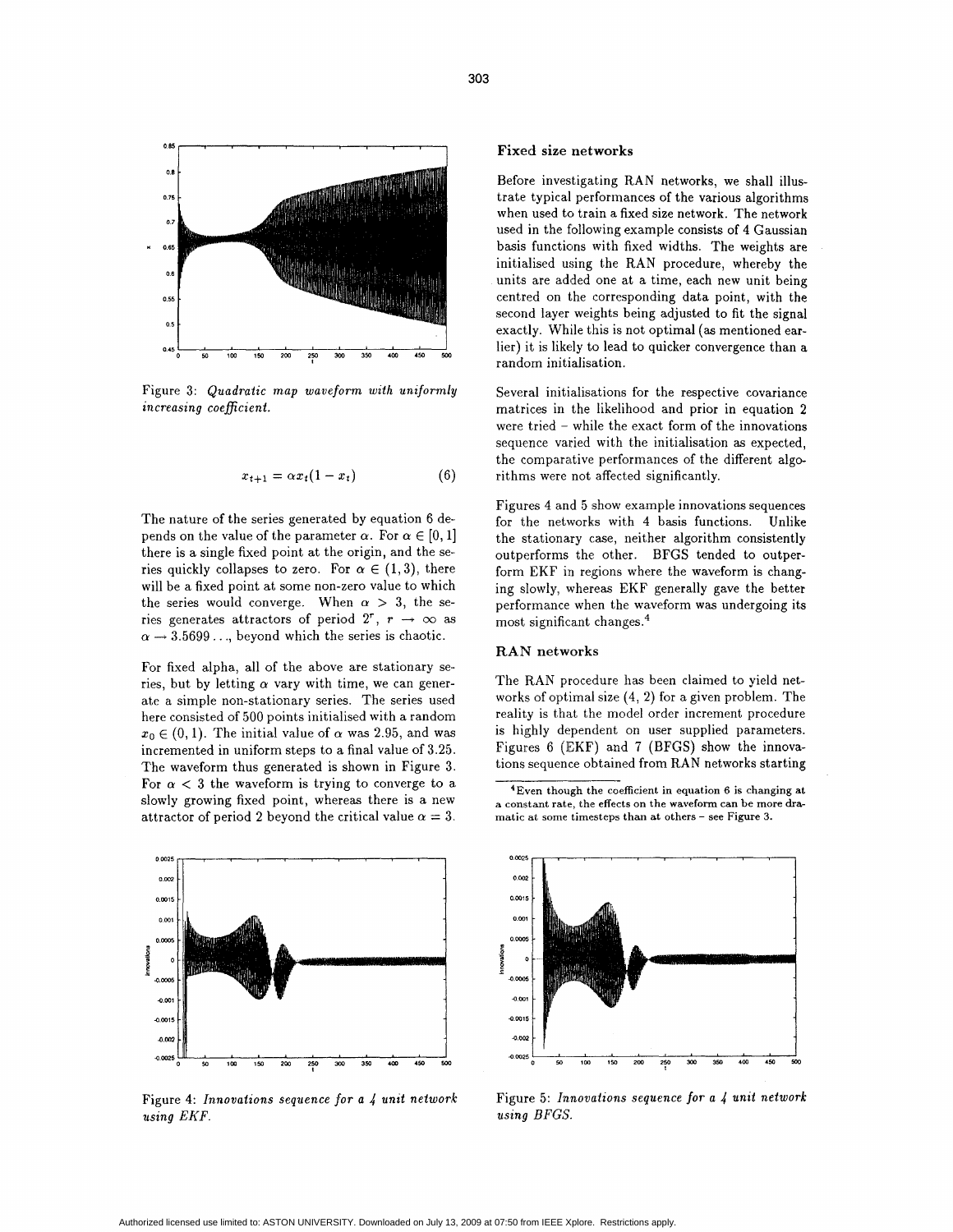

Figure 6: Innovations sequence for RAN network using EKF - vertical lines indicate where new units are added.



Figure 7: Innovations sequence for RAN network using BFGS - vertical lines indicate where new units are added.

with a single basis function and growing according to the following prescription :- a new Gaussian basis function, centred on the corresponding data point, is added if the absolute value of the innovation is greater than 0.001 and the distance from the data point to the nearest existing centre is greater than a threshold which starts at 0.25 and decays to a minimum value of 0.1. The vertical lines show where a new unit is added. The EKF produces a network of 7 basis functions, while the BFGS produces one with 8. It can be seen in both cases that new units can be added in regions where there doesn't seem to be any major change in the structure of the data - this comes from the decaying distance criteria, and is an unsatisfactory feature of this approach. It should also be noted that the performance is actually poorer than the corresponding fixed-order networks with only 4 units.

Figures 8 (EKF) and 9 (BFGS) perform the RAN procedure again, this time with the maximum and minimum distance thresholds reduced to 0.1 and 0.01



Figure 8: Innovations sequence for RAN network using  $EKF$  – vertical lines indicate where new units are added.



Figure 9: Innovations sequence for RAN network using BFGS - vertical lines indicate where new units are added.

respectively. The EKF network now grows to 11 units, with the BFGS growing to 14. While the innovations are smaller in this case, we can again see units being added at inappropriate moments :- in Figure 9, we can see a series of units being added merely due to the fact that the network is not being given time to converge from a possible inappropriate initialisation of the new elements in the prior covariance.

### **DISCUSSION OF RESULTS**

From a wide series of tests on quadratic map waveforms, it was found that the BFGS algorithm could consistently outperform the EKF and the iterated EKF in stationary situations. In the non-stationary cases, the EKF occasionally seemed better able to cope in regions where the waveform was undergoing significant changes in structure. This is most probably due to the loss of information in the EKF making it more adaptable to a changing environment  $-$  the increased accuracy of BFGS can result in a more re